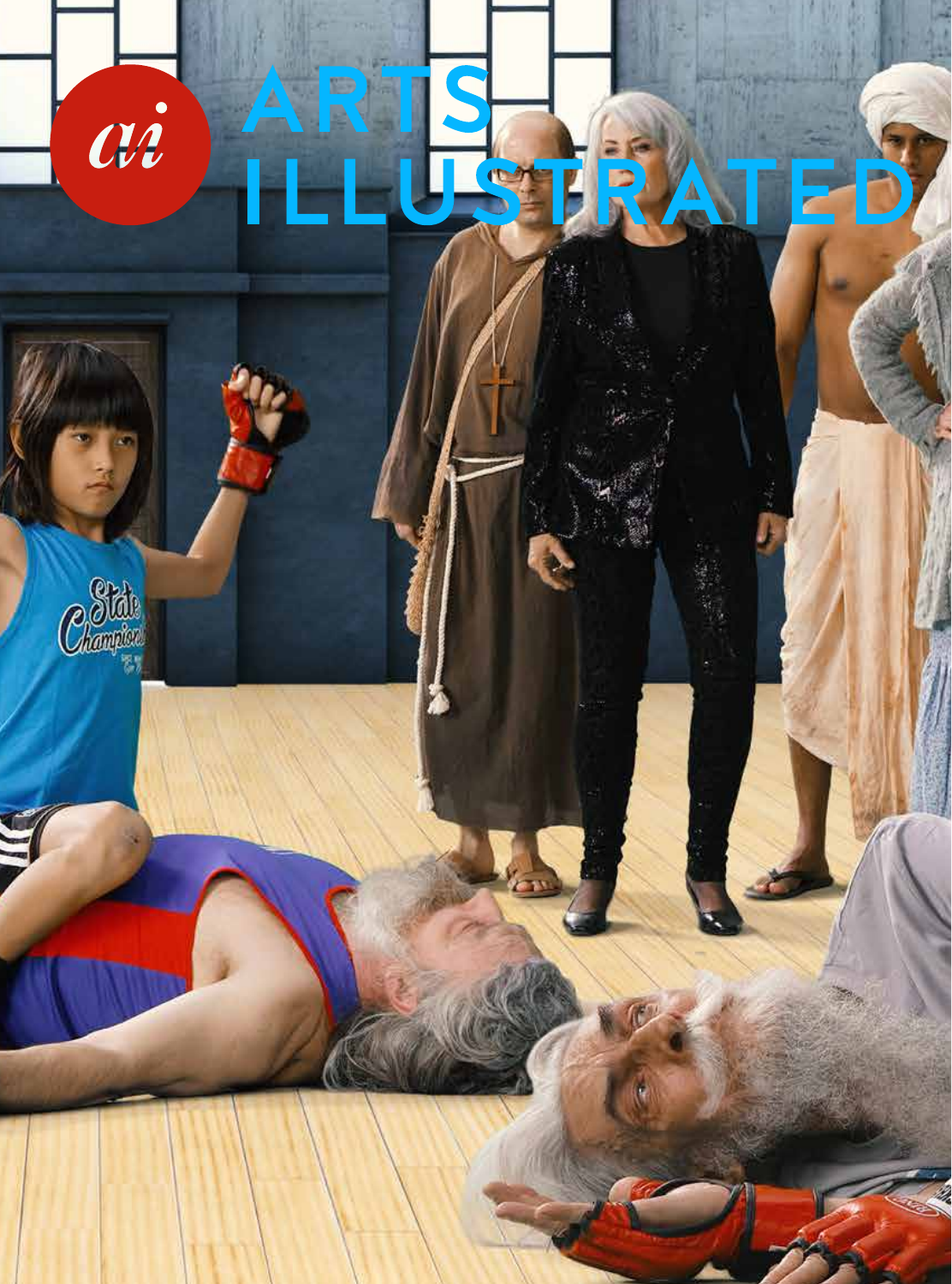$\sum_{n=1}^{\infty}$ 

## *Striking the Right Note*



Passersby become part of the Chess game in the park. Geneva, Switzerland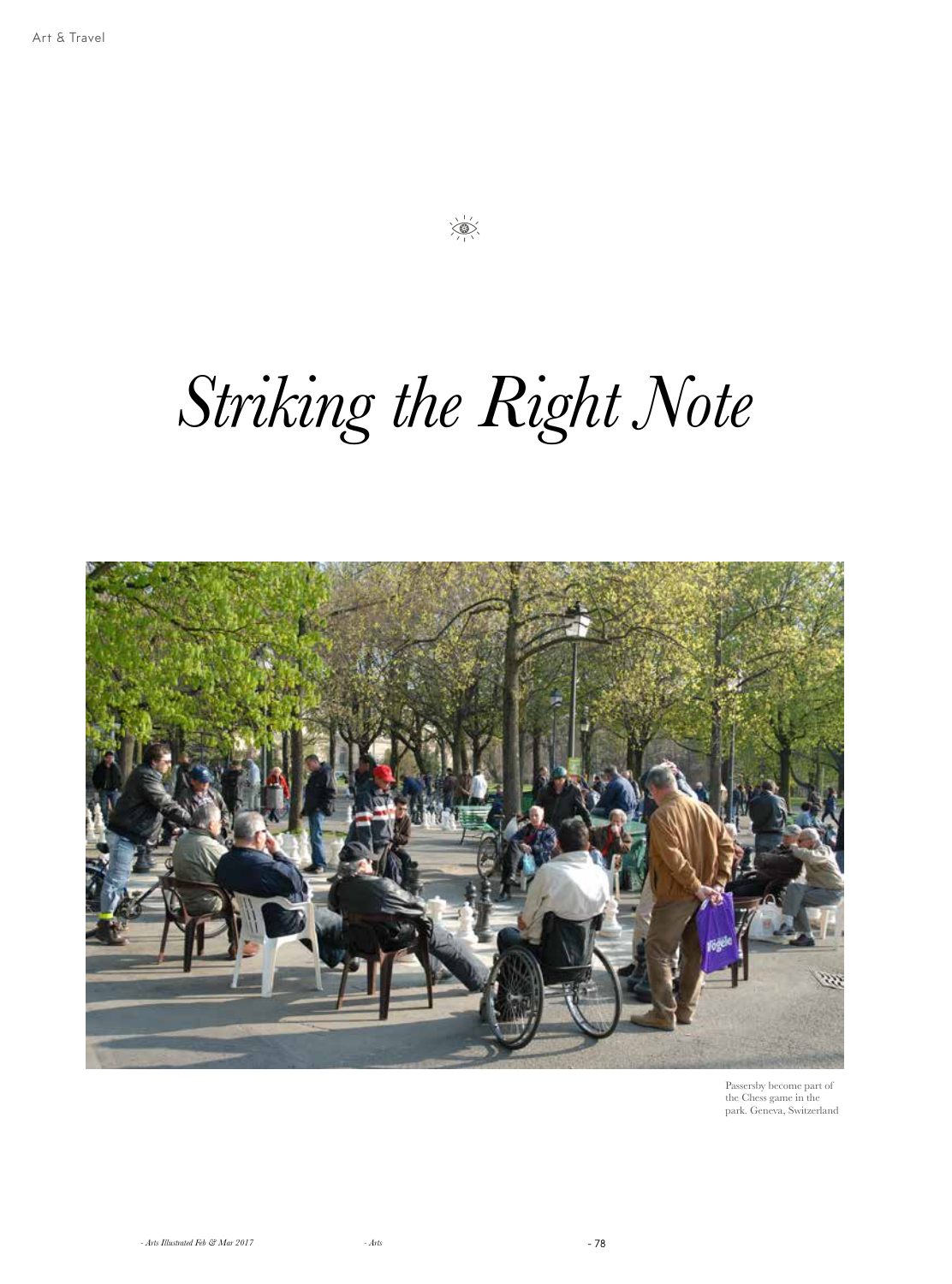The energy enshrined within a space – be it in its volume, proportion, light or sound – is something that breaks through the barriers of place, people and identity, asking us as we travel the world to 'listen'

## S iddhartha Das

I write this piece, completely sleep deprived, as I try to produce a festival with my team members in Bhubaneswar. At 4.30 a.m., the morning before the festival, I am preoccupied with some existential thoughts: Who are we doing this for and why? Who is our audience and will they care about what we are doing?

Having lived alone for possibly way too long, and working in a cocooned existence, the world seems to have changed a bit too fast for me. I am in denial about malls, selfies and how rapidly Americanised and polarised we have become. And yet, working in the realm of design, spaces and culture, I have to contend with the issues of place, people and identity on a regular basis.

With this rapidly changing world, it makes one think if an object, a piece or a place can exist without an audience. Is the *raison d'être* to engage, or merely to have a reaction and create a spectacle? Etymologically, the word 'audience' comes from the Latin

word *audientia*, the action of hearing, and the verb *audire*, which is to listen. I see myself as a part of the audience, one that 'listens'. But, I think, today we confuse audiences with consumers.

All of us are seduced by different things, and sometimes by contrasting things – by colour or monochromes, ever-changing imageries or stillness, glamour and fame or anonymity. To engage and entice. Seduction, like everything else, is different for different people and wildly contrasting. What do we like? There is an audience for art, for religion, for sights and sounds, for dating and sex, for mud-slinging and trolling… There seems to be an audience for everything, all at once. There is no space for stillness, for thorough engagement. And, Delhi, the city I live in, seems to be at the bottom of that smogfilled abyss.

Ghalib wrote soulfully and longingly about the same city decaying. Luckily for us, he wrote more emotively about love, not

too differently from Pablo Neruda, though separated by centuries and continents. Though creating with completely different media – Neruda with words, Tadao Ando with serene spaces or Kumar Gandharva with music – all of them seem to make you fall in love with the idea of timeless beauty, with words, spaces and notes. I work on the design of cultural complexes and museums and am preoccupied with how I can make this love for words, spaces and notes tangible to an audience.

As a practitioner, I had thought that making buildings was supreme among all the art forms, the *sthapatis* who would create a sculpture or a temple or a township. After two decades of working and intermittently studying and teaching, I realise that for me it is music. That is the innate nature of music as an art form to be able to create a space, that feels limitless, and challenges all notions of finiteness.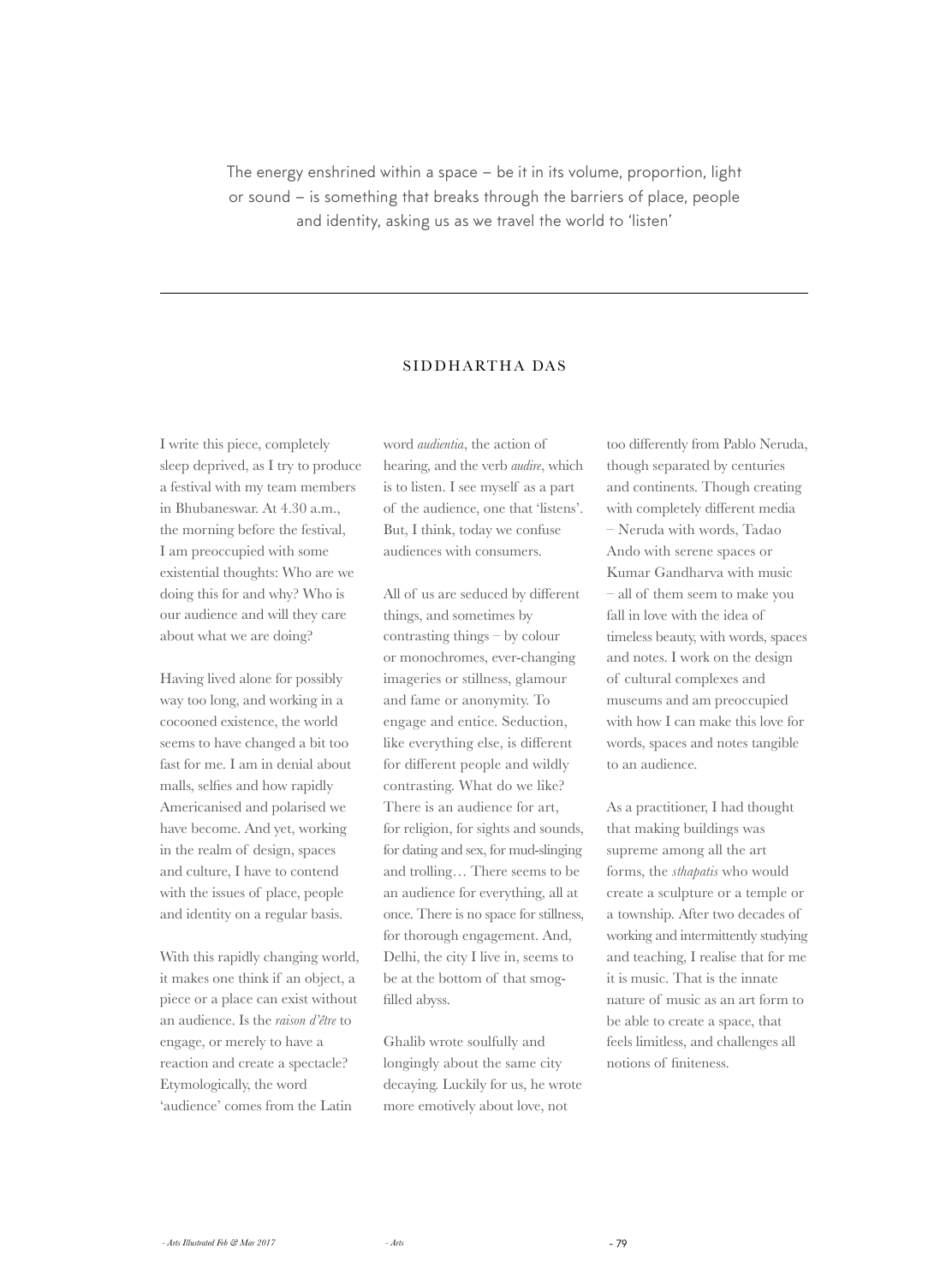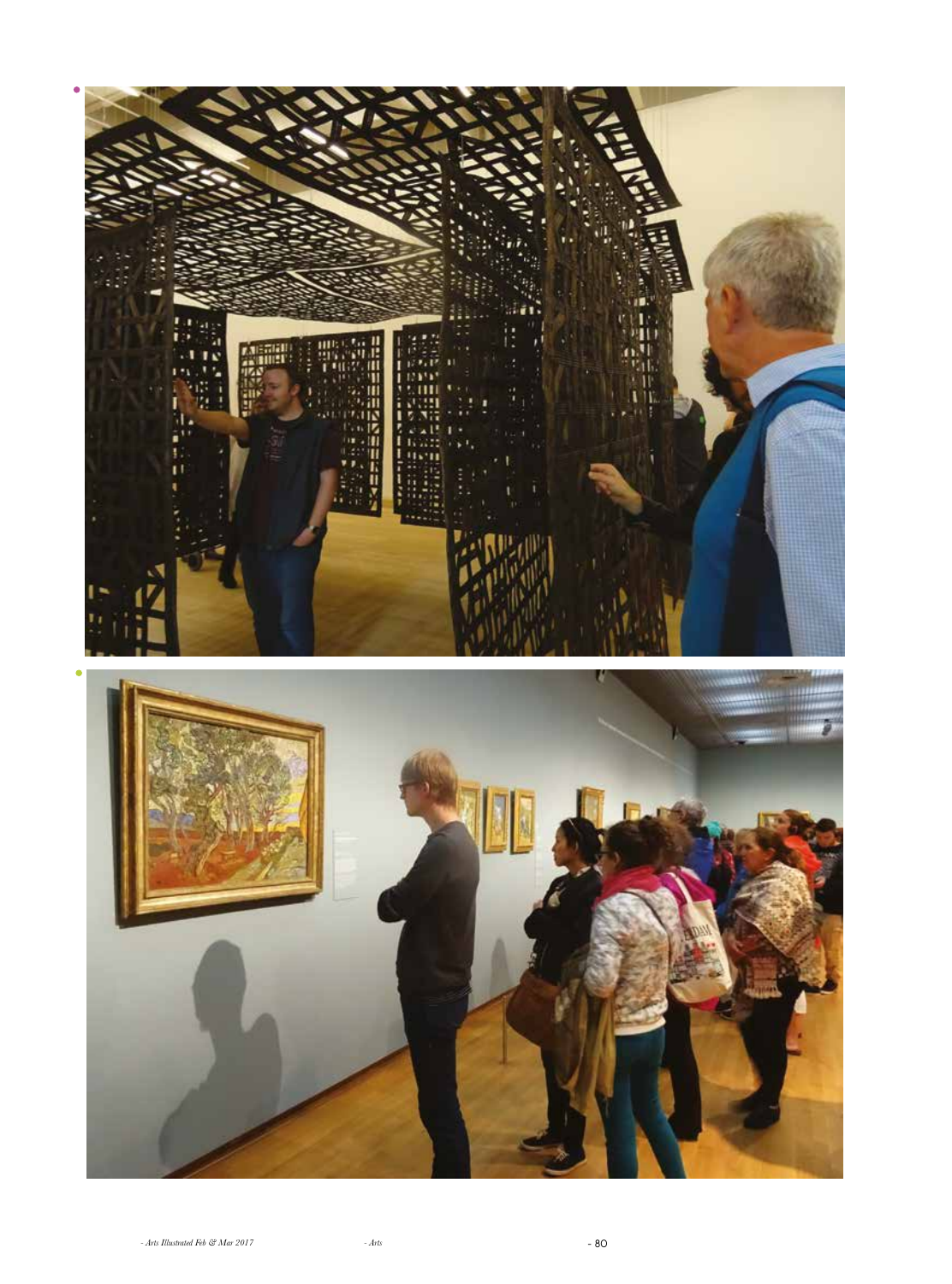



Lao Tse, the 6th century Chinese poet-philosopher captured this notion of infiniteness in a way that only the most incredible poets can:

*Thirty spokes join together in the hub. It is because of what is not there that the cart is useful. Clay is formed into a vessel. It is because of its emptiness that the vessel is useful. Cut doors and windows to make a room. It is because of its emptiness that the room is useful. Therefore, what is present is used for profit. But it is in absence that there is usefulness.* 

 $\bullet$ The audience is intrigued by the exhibit. Tate Modern, London, UK

٠

An engrossed audience takes in Van Gogh painting. Van Gogh Museum, Amsterdam, the Netherlands

 $\bullet$ Ayasofya. Istanbul, Turkey

The painted domed ceiling. Duomo, Florence, Italy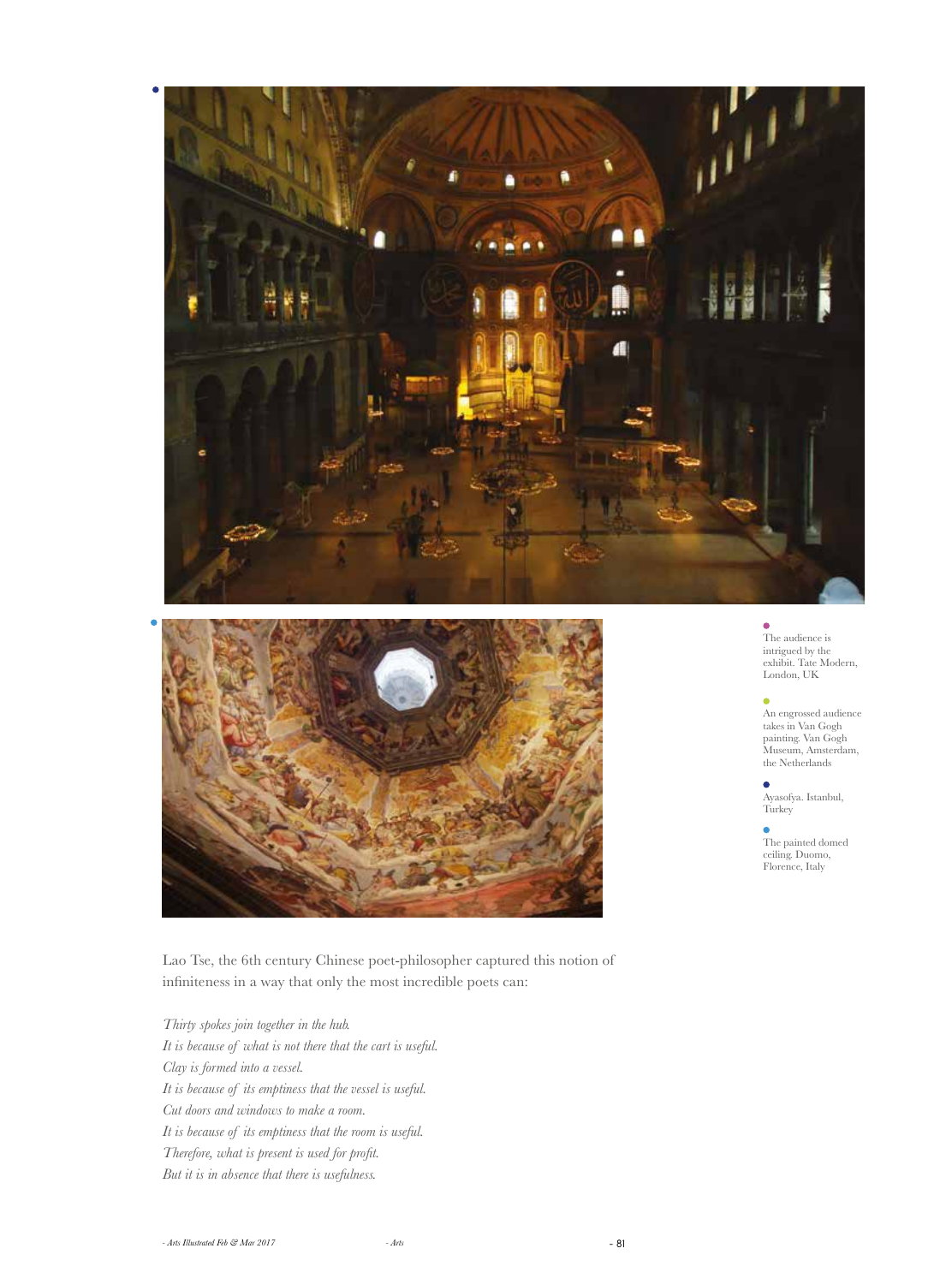